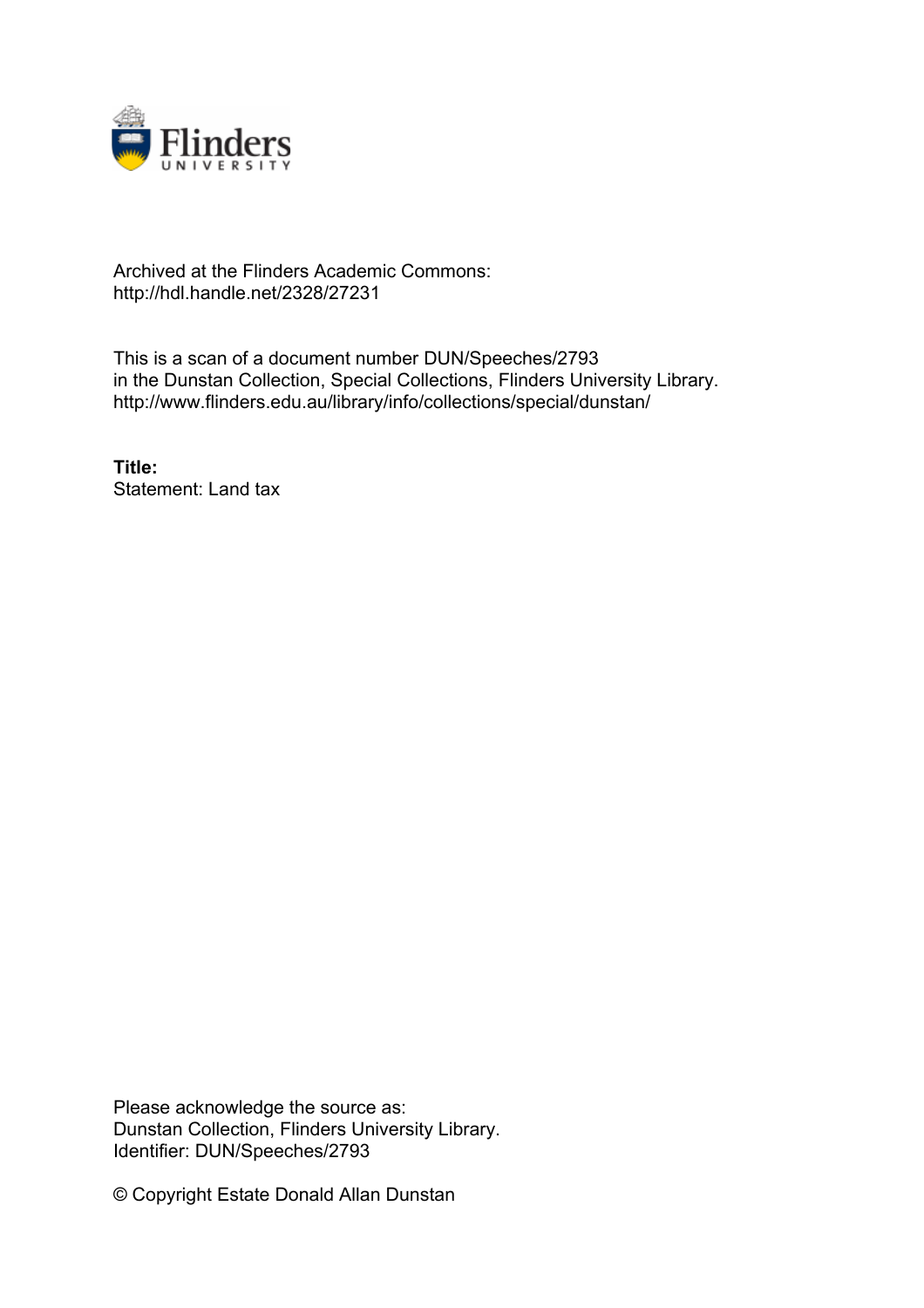

**STATEMENT from the Premier** 

March 19, 1975 **Date** 

**Embargo** 

**State Administration Centre, Victoria Square, Adelaide, South Australia 5001 228 4811** 

 $16<sup>2793</sup>$ 

### LAND TAX

Details of State Government proposals to lessen the impact of land tax were today announced by the Premier and Treasurer, Mr. Dunstan.

The proposals are for a general land tax equalisation and also for ^^dditional relief in rural areas.

#### Land Tax Equalisation :

This will apply from July 1, provided State Parliament approves the necessary legislation.

The scheme has been designed to reduce the impact of sharp tax increases resulting from the recent inflation of land values and also to ensure that the level of the tax is equal throughout the State.

Under the present system of a five-year cycle, only one-fifth of the State is revalued each year, which can cause wide disparities in the  $\overline{\phantom{a}}$ evels of the tax.

he scheme requires that areas of the State subject to revaluation in the particular year will be taxed on the new valuations. Valuations for the other areas will be brought to the same level as those for the revalued areas by multiplying the existing valuations by factors which will be determined by the Valuer-General.

Separate factors will be determined by him for each local government area, or part of one, considering movements in values within it. If movements have been downwards, the factors will reduce the existing valuations.

In the first year of operation of the scheme, 1975/76, the equalised values for two-fifths of the State and the new valuations currently being'made for a further one-fifth, will reflect the substantial increases in land values which have occurred there since the last revaluation in 1970/71.

**2 .**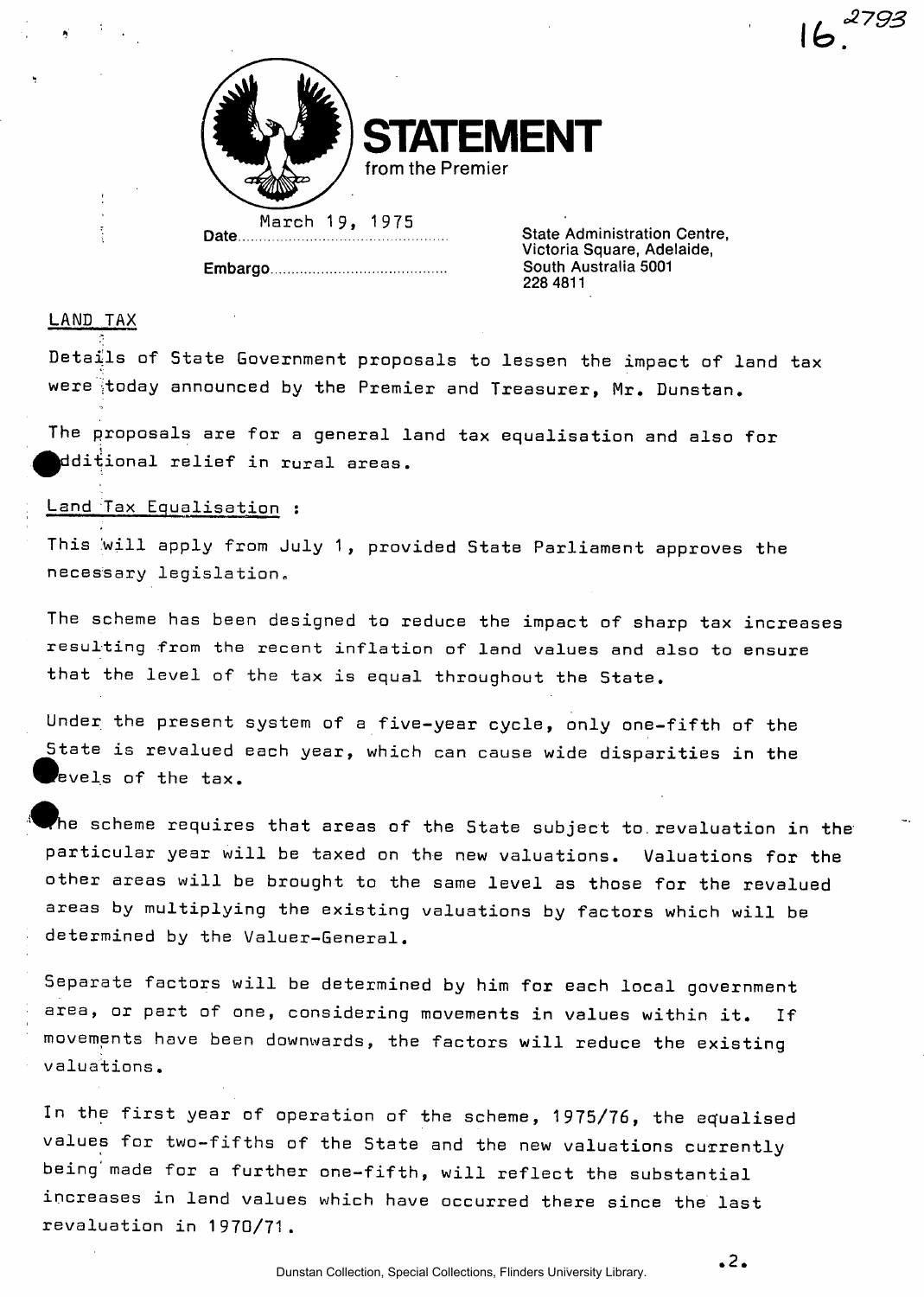The impact of sharp increases in tax which would otherwise occur, will be reduced by a modification of the scale of land tax rates, Mr. Dunstan said.

There will be substantial reductions in the rates of tax where the land value is less than \$40,000 with reductions to a lesser degree and on a reducing scale, where the value of land owned is greater than \$40,000.

Primary producers will be allowed a basic exemption of \$40,000 and they will only pay land tax at the new scale on the value of their land in excess of that value. This exemption will replace the existing rebates of tax and allowance of exemptions on values up to  $$12,500$ .

he Premier said that people.in areas which incurred sharp increases in  ${\tt I}$ and tax in the current year as the result of revaluations, could generally expect some significant reduction in the tax compared with this year. This was because of the modification of the rates and the new exemption for primary production land.

Mr. Dunstan said further relief would be given to organisations with community involvement by liberalisation of the exemption provisions of the Act.

Religious, educational and charitable organisations and subsidised hospitals who at present qualify for partial exemption, will be fully ^xempted except in relation to investment properties for which the partial exemption will continue to apply.

The partial exemption rate of tax, which is a flat rate of  $2\not\!$  for each \$10 of the valuation in lieu of the higher graduated rates that might apply, will also be extended to land owned by sporting bodies and used for the purposes of organised sport, to land owned by ex-servicemen's organisations, trade union and employer organisations, progress and community associations, agricultural societies and to land of historic value held for preservation by trusts or other organisations, provided the land is actually used for the particular purpose of the organisation,

After June 30 next year the general effect of the scheme will be to bring all valuations for land throughout the State into line with current trends in land values whether they have been up or down. Mr. Dunstan said the Government would be in the position to adjust the rates of the tax as might be appropriate to the movement in values.

**- 2 -**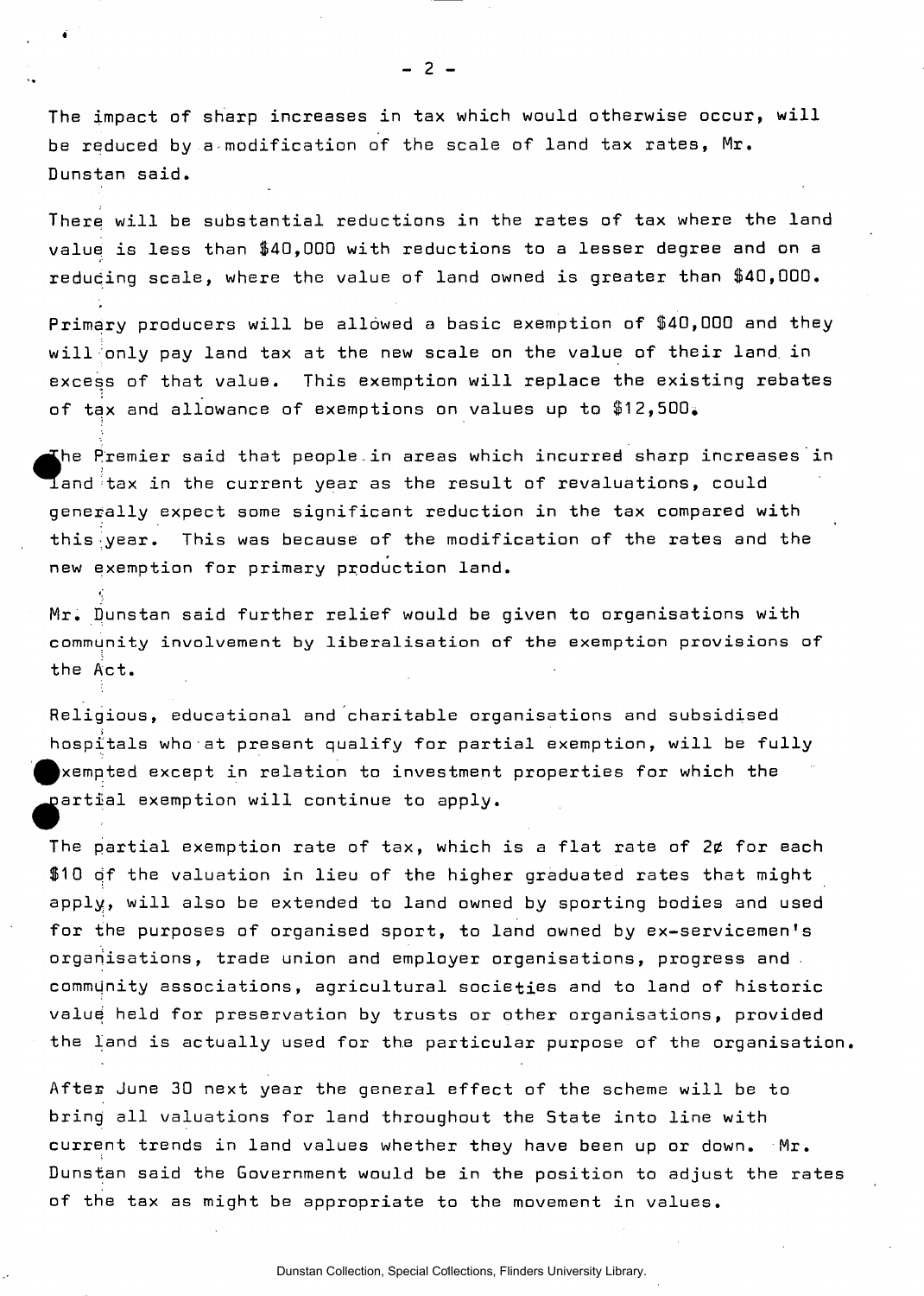It had not been able to do this at present because of the disparity in the level of valuations between areas of the State.

 $-3 -$ 

#### Rural Land Tax :

In addition to relief with the general equalisation scheme, State Cabinet will give further help to farmers and other primary producers.

Mr. Dunstan said the Government had considered both the magnitude of the tax increases on rural land and the general economic situation in the rural industry.

The movement in rural land valuations has been generally higher than that for urban land.

In some rural areas the average increases have been in excess of 150% compared with the general average of 100% for urban land.

The timing of the increases in land tax coincided with declining returns for beef cattle, sheep and wool, so affecting the ability of a wide section of farmers to meet them.

Cabinet has therefore decided that,/this financial year's purposes only, the increases in rural valuations will be limited to 100% above the previous valuations, that is, the same as the average percentage increase for urban land revalued for 1974-75 taxing purposes.

for

The situation with valuations and rates of tax to apply next year for bth rural and urban land is covered by the proposed land tax equalisation scheme.

Land tax paid by primary producers in 1974-75 on valuations which were increased by more than 100% will be adjusted and credits allowed against the 1975-76 land tax.

Applications for the reductions will not be necessary. The credits will be calculated by the State Taxes Department and shown on the 1975-76 land tax accounts and in the event that they should exceed the amounts for 1975-76 tax, the excess will be refunded. There will, of course, be no adjustment and credit if the increase in the valuation was less than 100%.:

Mr. Dunstan said land tax assessed for 1974-75 must be regarded as due and payable and payment should be made by the due date to avoid fines and recovery action.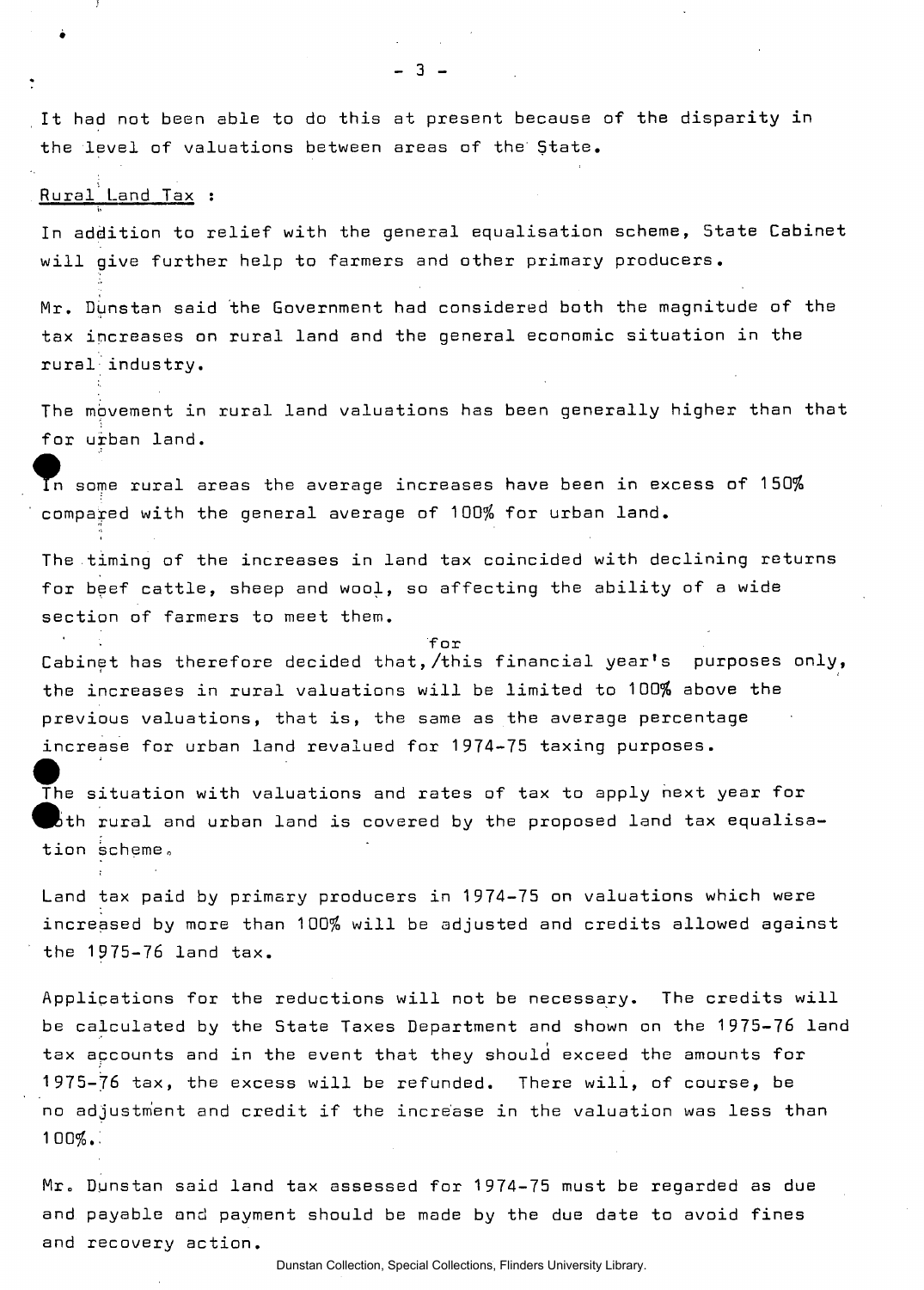"However, in cases where payment involves hardship, special applications may be made to the Land Tax Division of the State Taxes Department to permit payment of the 1974-75 tax on the basis of the increase in valuation being limited to 100\$", he added.

-

«

•

The Premier said he was grateful for submissions made to the Government by the United Farmers and Graziers organisation of South Australia.

The U.F. &. G. had proposed that owners of land valued at \$40,000 or under pay only a minimum \$25.

The Premier said he very much appreciated the efforts of the U.F. & G. to evolve an equitable scheme. 11 - 12 - 12 - 12 - 12 - 12 - 12 - 12

However, in view of the particular situation facing the 13,000 primary producers on small holdings in the Murray, Barossa and other areas, the Government had decided to waive any minimum rate and extend relief beyond the level proposed by the U.F. & G.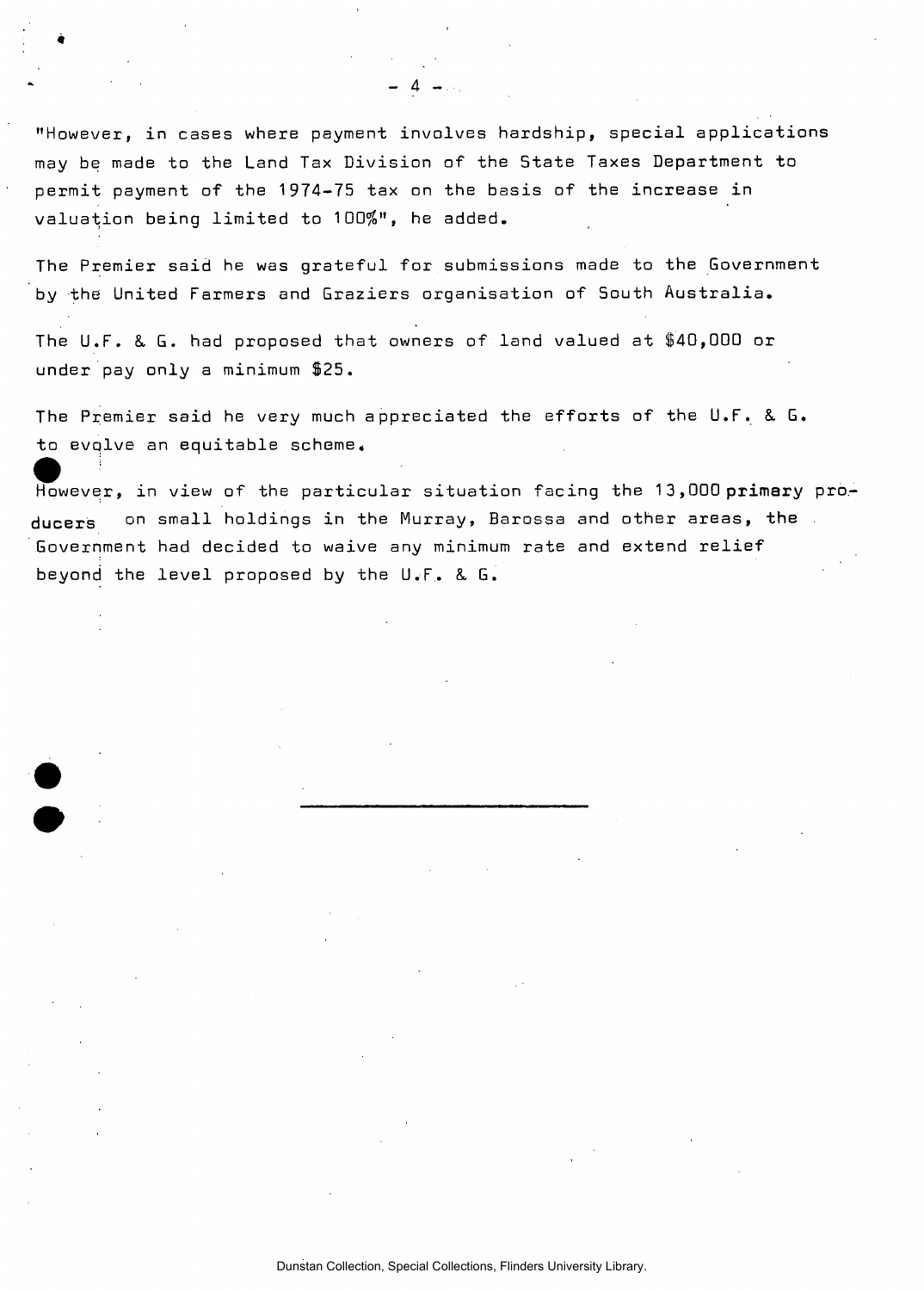

**STATEMENT from the Premier** 

Date.... March 19, 1975<br>
State Administration Centre,

**Embargo** 

**Victoria Square, Adelaide, South Australia 5001 228 4811** 

lb.

## LAND TAX

Details of State Government proposals to lessen the impact of land tax were today announced by the Premier and Treasurer, Mr. Dunstan.

The proposals are for a general land tax equalisation and also for ^^dditional relief in rural areas.

## Land Tax Equalisation :

This will apply from July 1, provided State Parliament approves the necessary legislation.

The scheme has been designed to reduce the impact of sharp tax increases resulting from the recent inflation of land values and also to ensure that the level of the tax is equal throughout the State.

Under the present system of a five-year cycle, only one-fifth of the State is revalued each year, which can cause wide disparities in the ^^vels of the tax.

he scheme requires that areas of the State subject to revaluation in the  $\,$ particular year will be taxed on the new valuations. Valuations for the other areas will be brought to the same level as those for the revalued areas by multiplying the existing valuations by factors which will be determined by the Valuer-General.

Separate factors will be determined by him for each local government area, or part of one, considering movements in values within it. If movements have been downwards, the factors will reduce the existing valuations.

In the first year of operation of the scheme, 1975/76, the equalised values for two-fifths of the State and the new valuations currently being made for a further one-fifth, will reflect the substantial increases in land values which have occurred there since the last revaluation in 1970/71.

**.2.**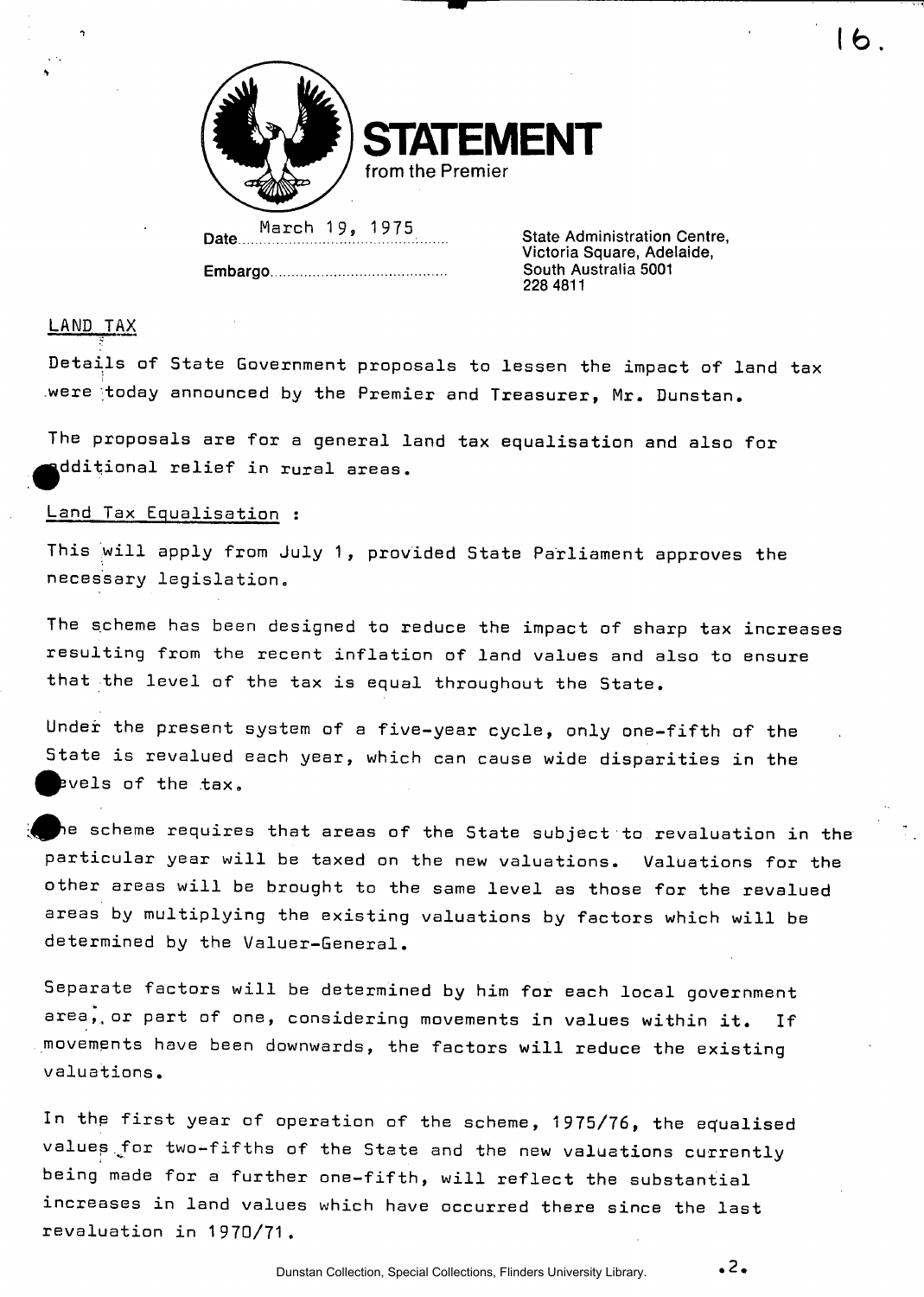The impact of sharp increases in tax which would otherwise occur, will be reduced by 'a modification of the scale of land tax rates, Mr. Dunstan said.

There will be substantial reductions in the rates of tax where the land  $\frac{1}{2}$ value is less than \$40,000 with reductions to a lesser degree and on a reducing scale, where the value of land owned is greater than \$40,000.

Primary producers will be allowed a basic exemption of \$40,000 and they, will only pay land tax at the new scale on the value, of their land in  $\cdot$ exce $\mathring{\mathsf{a}}$ s of that value. This exemption will replace the existing rebates of tax and allowance of exemptions on values up to \$12,500,

The Premier said that people in areas which incurred sharp increases in  $\blacksquare$  and tax in the current year as the result of revaluations, could generally expect some significant reduction in the tax compared with this.year. This was because of the modification of the rates and the new exemption for primary production land.

Mr. Dunstan said further relief would be given to organisations with commujnity involvement by liberalisation of the exemption provisions of the Act.

Religious, educational and charitable organisations and subsidised hospitals who at present qualify for partial exemption, will be fully  $\blacktriangleright$ xempted except in relation to investment properties for which the partial exemption will continue to apply.

• ! • The partial exemption rate of tax, which is a flat rate of 2¢ for each \$10 of the valuation in lieu of the higher graduated rates that might apply, will also be extended to land owned by sporting bodies and used for the purposes of organised sport, to land owned by ex-servicemen's organisations, trade union and employer organisations, progress and community associations, agricultural societies and to land of historic value held for preservation by trusts or other organisations, provided the land is actually used for the particular purpose of the organisation,

After June 30 next year the general effect of the scheme will be to bring all valuations for land throughout the State into line with current trends in land values whether they have been up or down. Mr. Dunstan said the Government would be in the position to adjust the rates of the tax as might be appropriate to the movement in values.

 $-2 -$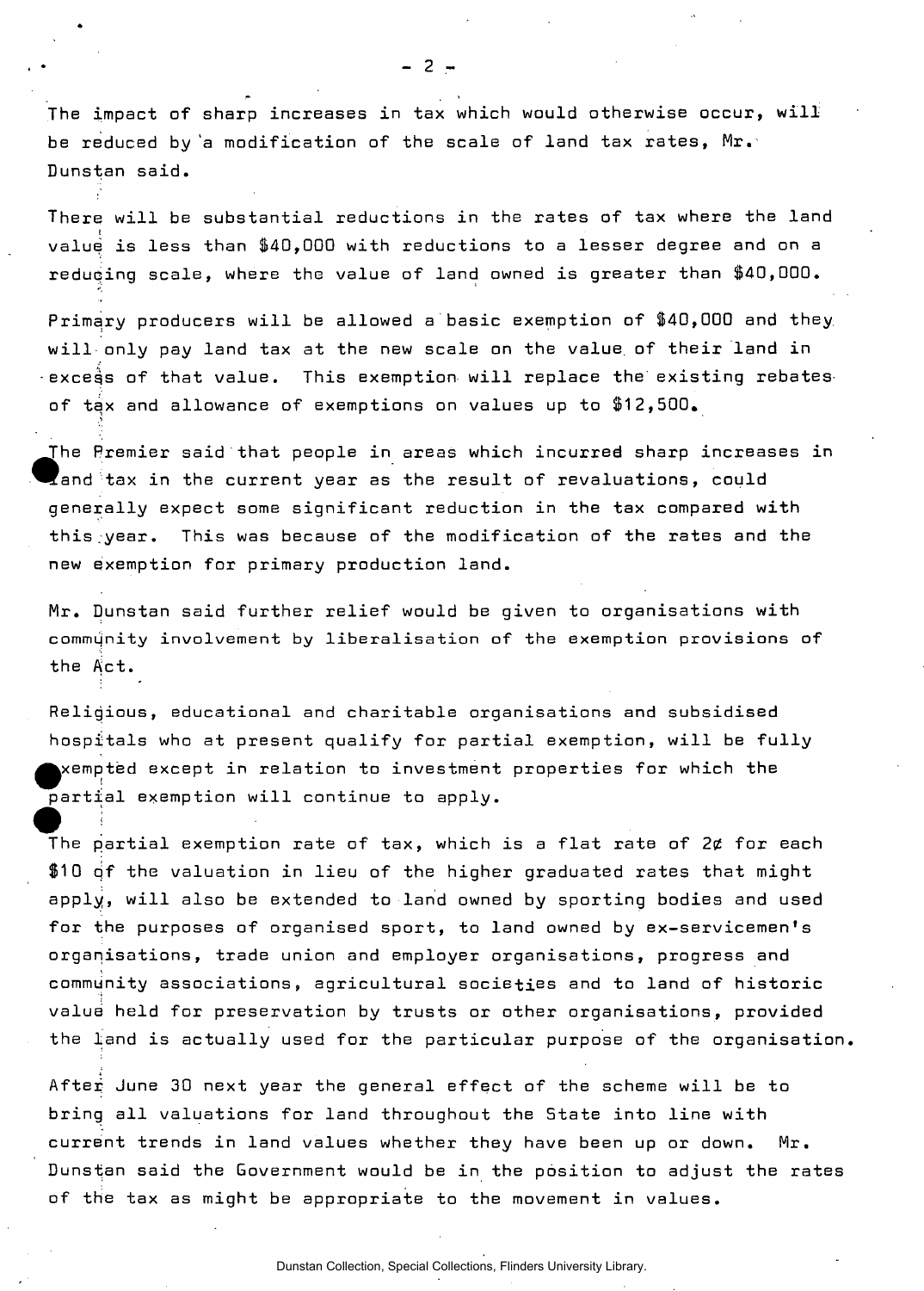It had not been able to do this at present because of the disparity in the level of valuations between areas of the State.

Rural, Land Tax :

 $\bullet$   $\bullet$   $\bullet$   $\bullet$ 

In addition to relief with the general equalisation scheme, State Cabinet will give further help to farmers and other primary producers.

Mr. Dunstan said the Government had considered both the magnitude of the tax increases on rural land and the general economic situation in the rural industry.

The movement in rural land valuations has been generally higher than that for urban land.

tor ur<br>In som In some rural areas the average increases have been in excess of 150% compared with the general average of 100% for urban land.

The timing of the increases in land tax coincided with declining returns for beef cattle, sheep and wool, so affecting the ability of a wide section of farmers to meet them.

Cabinet has therefore decided that,/this financial year's purposes only, the increases in rural valuations will be limited to 100% above the previous valuations, that is, the same as the average percentage increase for urban land revalued for 1974-75 taxing purposes.

for

The situation with valuations and rates of tax to apply next year for  $\,$  th rural and urban land is covered by the proposed land tax equalisation scheme.

Land tax paid by primary producers in 1974-75 on valuations which were increased by more than 100% will be adjusted and credits allowed against the 1975-76 land tax.

Applications for the reductions will not be necessary. The credits will be calculated by the State Taxes Department and shown on the 1975-76 land tax accounts and in the event that they should exceed the amounts for 1975-76 tax, the excess will be refunded. There will, of course, be no adjustment and credit if the increase in the valuation was less than 100%.'

Mr. Dunstan said land tax assessed for 1974-75 must be regarded as due and payable and payment should be made by the due date to avoid fines and recovery action.

Dunstan Collection, Special Collections, Flinders University Library.